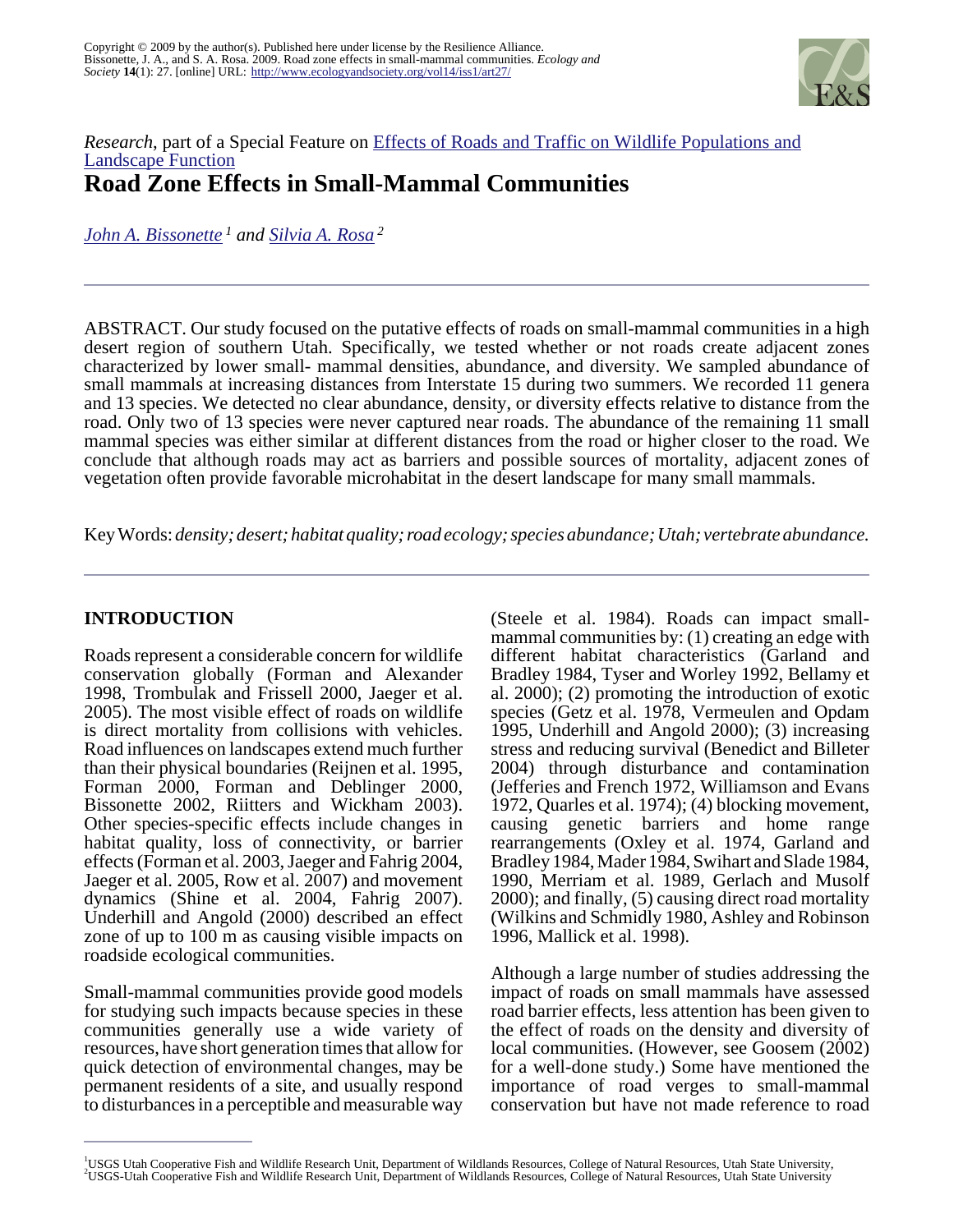effects on diversity or density in adjacent habitats beyond the verge (Bennett 1988, Bellamy et al. 2000). Others have compared diversity and density between natural adjacent habitat and road verges/ medians (Douglass 1977, Adams and Geis 1983, Adams 1984, Garland and Bradley 1984, Meunier et al. 1999, Goosem 2000) but have not described community attributes in natural areas without road influences. Additionally, conclusions drawn from most road-ecology studies are often based on the use of count indices instead of mathematically derived estimators of abundance or density that are corrected by capture probability estimates. In studies of this nature, capture probability may be radically affected at different levels of human disturbance. Animals not accustomed to human disturbance may be more prone to avoiding traps than animals living in more disturbed areas, thus having a lower probability of capture. Therefore, data concerning numbers of animals captured need to be corrected by capture probability at different sites. Without correction for capture probability, the use of indices to estimate accurate population sizes is flawed (McKelvey and Pearson 2001), preventing accurate conclusions about road effects. Indeed, Roedenbeck et al. (2007) have argued for a more rigorous approach to road-ecology studies.

Importantly, McGregor et al. (2008), working with translocated white-footed mice (*Peromyscus leucopus*) and eastern chipmunks (*Tamias striatus*), found that although these species tended to avoid crossing the road surface, their densities were not lower near roads. We wondered if these results would be the same for a broader community of small mammals. Using appropriate estimators of abundance and density, our objective was to assess and compare density and diversity estimators of small-mammal communities (corrected by capture probability estimates) in areas influenced by roads, with areas having no road influence. In using the term "road influence", we have assessed whether there were predictable patterns of higher or lower small-mammal densities within 600 m from the road. Because we were unsure if a road zone effect existed, we did not propose or test any of the current mechanisms that have been suggested (e.g., Fahrig et al. 1995, Goosem 2002, Jaeger et al. 2005, McGregor et al. 2008). We restricted our study to testing whether density and species diversity changed at increasing distances from the road. We were interested in determining whether a putative road zone effect, in fact, existed.

# **METHODS**

#### **Study Area**

This study was conducted in the high-elevation desert region of southwestern Utah, USA. This area is included in the Great Basin geographic region (Durrant 1952, Barosh 1960, Cronquist 1978). The study area is located near Beaver, Utah (38°16'N latitude and 112°37'W longitude). It is adjacent to Interstate 15 (I-15) (Fig. 1) and extends to the intersection with I-70, approximately 32 km to the north. Elevation in the study area ranges from 1700 to 1900 m (Department of Natural Resources 1978). The I-15 is a four-lane divided interstate highway. The average annual daily traffic (AADT) measured during our study period was essentially continuous, with volumes exceeding 16 115 vehicles per 24 h in 2005 and 16 535 vehicles per 24 h in 2006. Mean maximum noise level readings (dBA) (taken 9, 10, and 11 July 2008 at three locations separated by several kilometers along the study site on the I-15 and at three time periods (early morning 0450–0815 h, evening 1700–1100 h, and night 1145–0130 h) were: 74.50, 74.75, and 75.30 dBA (maximum value recorded), respectively. Equivalent average sound (LEQ) measured during the same time periods and in the same locations were: 59.9, 58.5, and 56.3 dBA, respectively. Based on these measurements, we concluded that the noise levels along the I-15 appear to be relatively consistent over time. The "A" weighted scale is used for all sound measurements for roadway projects because it most closely represents the human hearing response to sound (J. Cheney, UDOT, personal communication). The range of sound frequencies heard by small mammals is unknown.

The habitat characterizing the study area is dominated by big sagebrush (*Artemisia tridentata*) with occasional patches of pinyon pine (*Juniperus osteosperma*) and juniper (*Pinus edulis*). The road verge is either covered by sagebrush and grasses or nonvegetated. Weather is characteristic of highelevation intermountain desert with below freezing temperatures and snow cover during the winter, and high temperatures during the summer. Maximum temperatures during our research period rarely exceeded 38°C and minimum temperatures were usually above -23°C; the annual mean temperature was 8.6°C. Annual precipitation in the form of rain and snow is less than 305 mm, occurring primarily during winter, early spring, and late summer (Department of Natural Resources 1978). Relative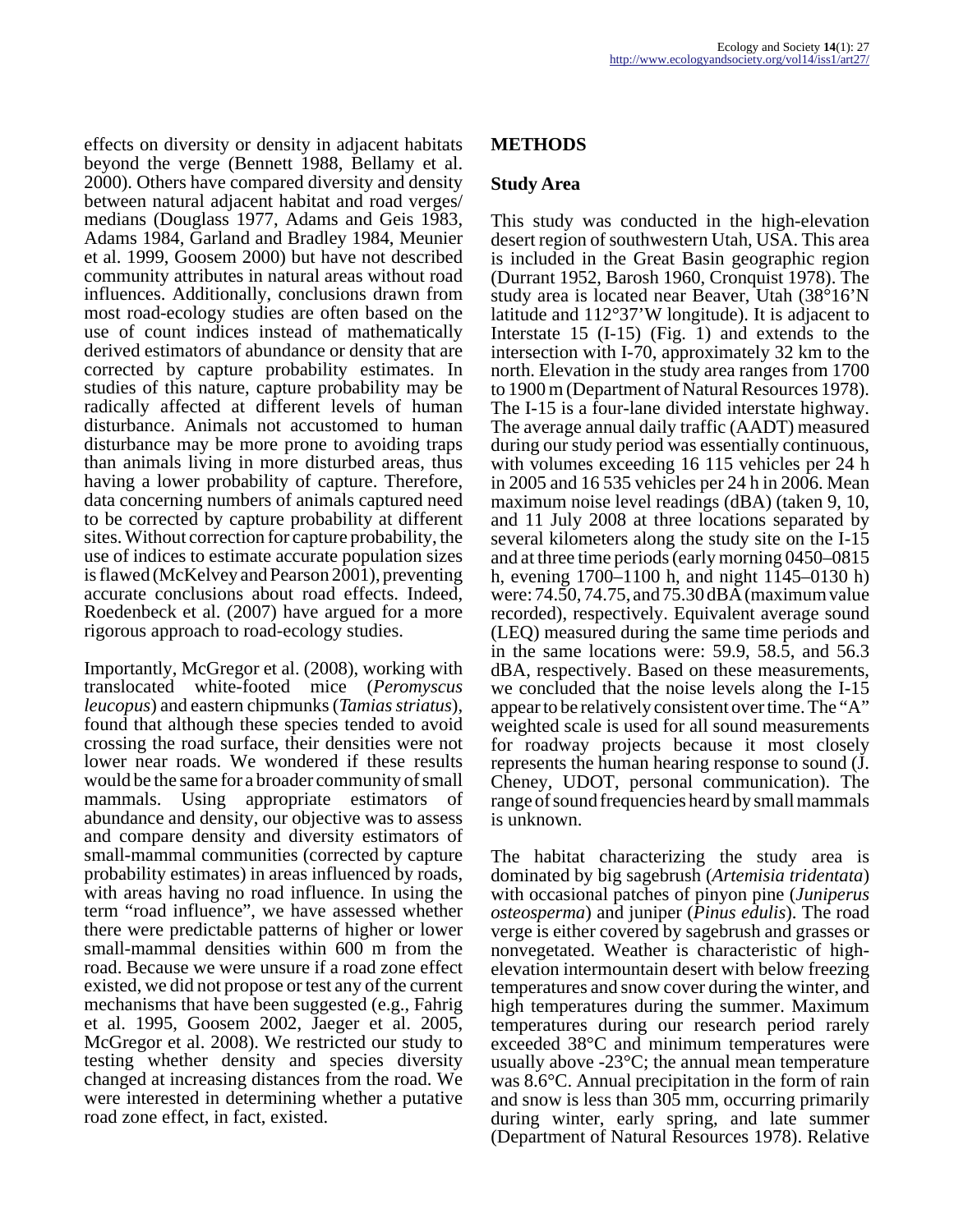**Figure 1.** Study-area map with trapping location in 2004 and 2005 and geographic areas (A, B, and C) used for comparison of densities in 2004 in southern Utah, USA.

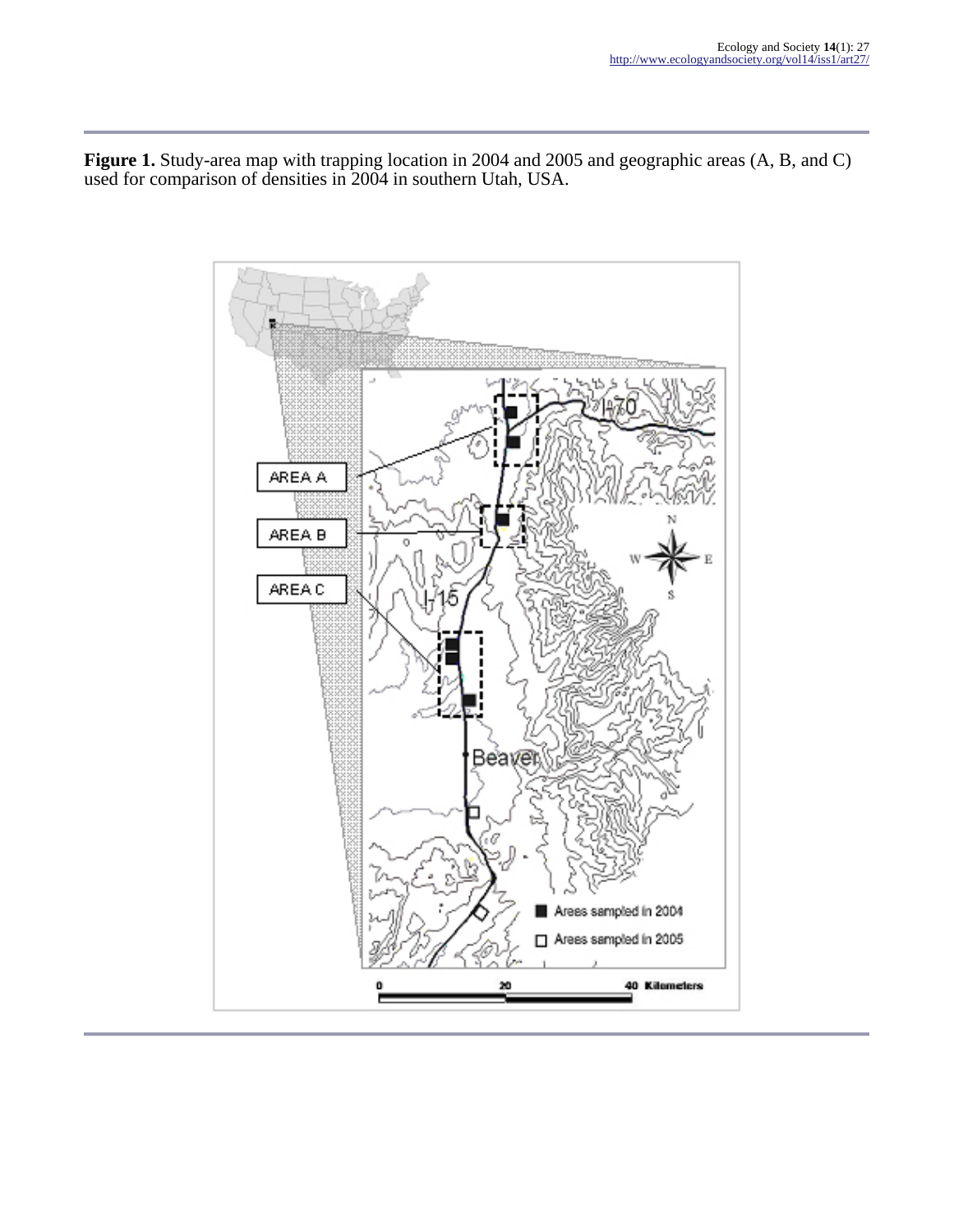humidity is very low and evaporation potential is high (Durrant 1952, Zeveloff and Collet 1988). Prolonged periods of drought are frequent in this region (Durrant 1952). The soil on trapping sites is composed mainly of fine sand deposits with occasional volcanic rocky areas (Chronic 1990).

# **Field Methods**

Small-mammal sampling was conducted exclusively in sagebrush habitat on both sides of the road during the summer periods of 2004 and 2005 and extended over the 32-km section of road from Beaver, almost to the intersection with the I-70. This was done to ensure that trapping sites were well dispersed. Trapping was conducted both close to and at a distance from the road in order to sample communities with and without putative road influence. Different sites placed >600 m apart were used for each trapping effort. During the first year (2004), we established 12 transects, each with two webs. The webs were placed on a perpendicular transect from the road at each site (Fig. 2). The first webs were centered at 50 m from the road (defined as close) and the second webs were centered, on average, 400 m from the road (defined as distant). Each web was composed of eight arms extending 50 m outward from a central point. Each arm had six trapping stations (5, 10, 20, 30, 40, and 50 m), plus one trapping station with two traps located at the center of the web. One snap trap and one Sherman trap were set at each trapping station. In total, each web had 98 traps that we checked for 3 consecutive nights, for a total of 7056 trap nights. In 2004, trapping was conducted from late May to late August. We used both lethal (snap traps) and nonlethal (Sherman) traps to maximize the number of species we might detect (especially trap-shy species) and to allow sampling during the diurnal period. We did not expect to catch the one or two larger mammalian species in the area, but were concentrating on small mammals. We calculated that the 50-m diameter webs sampled approximately a 7854 m<sup>2</sup> area plus half the diameter of any smallmammal home range in the vicinity. This would typically be about 0.5 ha (Nowak and Paradiso 1983).

Results from 2004 convinced us that we needed to use a different trapping design in 2005 in order to detect whether a finer-scale discrimination of smallmammal densities existed nearer the road. Therefore, we used trapping lines to obtain a finer spatial resolution of trapping results. Three trapping

lines were placed in a transect perpendicular to the road (Fig. 2), allowing a more intensive effort nearer the road. Lines were set parallel and at increasing distances from the road verge  $(0 \text{ m} = \text{close}, 200 \text{ m})$  $=$  mid, 600 m  $=$  distant). We established five transects, each with three lines. Trapping was conducted from late June to mid August 2005. Each line had 30 traps checked over 3 consecutive nights and mid mornings, for a total of 1350 trap nights. Trapping was conducted according to the Utah State University Institutional Animal Care and Use Committee (IACUC) animal welfare protocol #1139. All traps were baited with a mixture of horse feed and peanut butter. Upon capture, all animals were identified and measured, their gender was determined, and they were marked with a magic marker and released. Dead animals were removed from the study site. Due to differences in trapping design, we analyzed the data by year using the appropriate estimator and associated tests for each design. Yearly results were then compared to assess whether densities differed by proximity to the road. The short time period we trapped in each area (3 nights) guaranteed the data would not be compromised by density dependent responses.

# **Data Analysis**

### *Diversity*

We used the Shannon-Wiener diversity index (*H'*) to compare community diversity at different distances from the road (Begon et al. 2006). The index was calculated for each web and trap line in all transects. We tested diversity differences at different distances from the road using the Wilcoxon paired sample test for 2004 data, and Friedman's test for 2005 data (Zar 1996). A least significance difference (LSD) multiple comparison test for Friedman's test (Sprent 1989) was used with 2005 data to determine whether pairs of distances (close vs. mid; close vs. distant; mid vs. distant) were significantly different. The choice of test was based on the number of samples and comparisons in each case; in 2004, we were comparing two samples (close vs. distant) and in 2005, we were comparing three samples (close vs. mid, close vs. distant, mid vs. distant).

### *Abundance and density estimation*

We employed a distance method described by Anderson et al. (1983) for the 2004 web data and accounted for first capture locations for each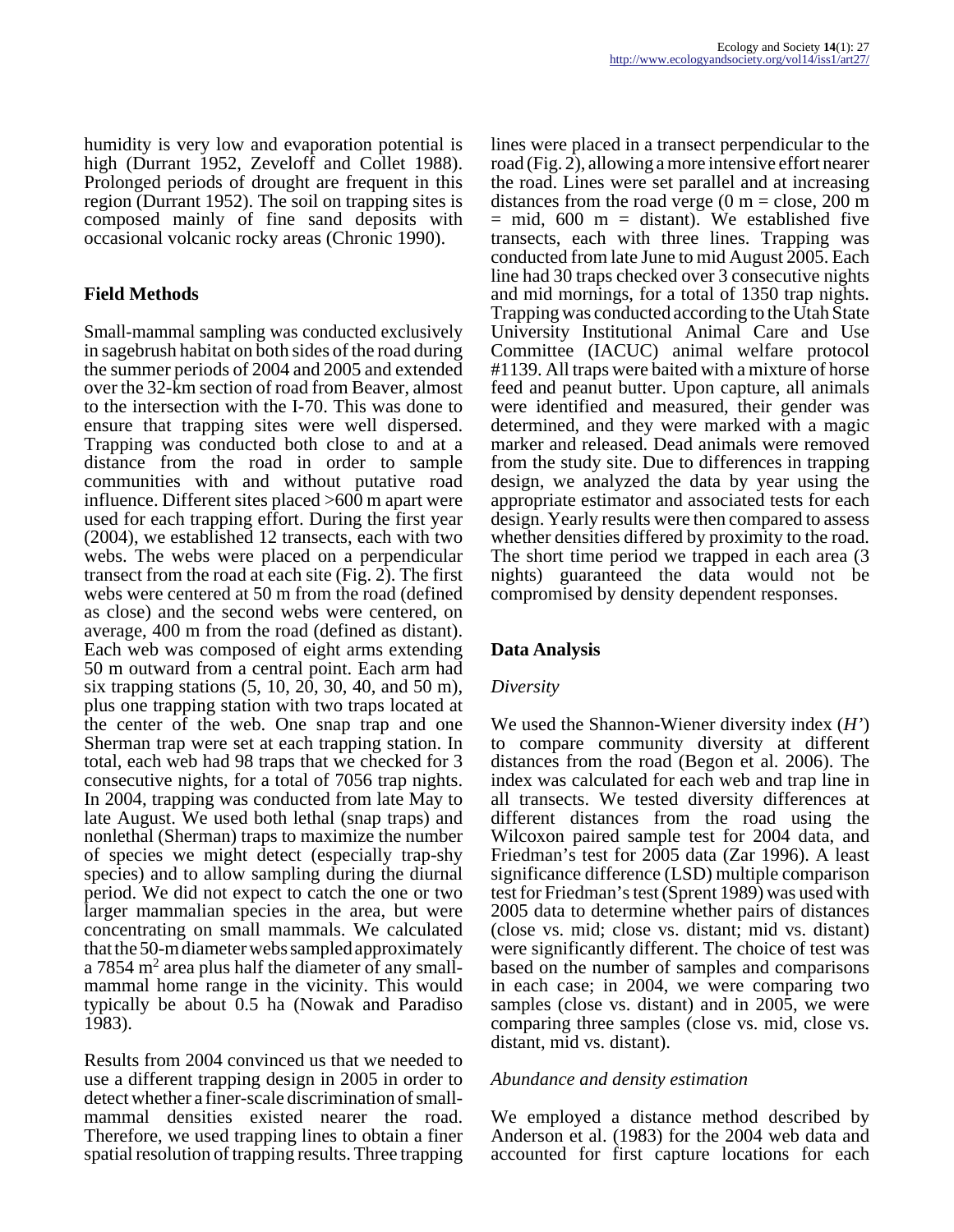

**Fig. 2**. Schematic representation of trapping schemes in 2004 and 2005 used in southern Utah, USA.

individual and their distances to the center. We used Distance 4.1 (Buckland et al. 1993, 2001) to calculate densities and variance estimates. For analysis purposes, capture data in different transects were pooled by close webs and distant webs. Estimation was possible for all small mammals combined (all species) and for the most abundant species (i.e., >30 captured individuals per pooled database). We conducted an additional analysis for the 2004 data by pooling groups of transects set in similar geographic areas  $(A, B, and C;$  see Fig. 1). Grouping of these transects was done to account for biologically meaningful factors observed in the field (viz., vegetation and soil differences). We compared differences between and within areas at different distances. Density estimations were obtained by testing all available combinations of models in Distance 4.1 (uniform, half-normal, hazard, and negative exponential), with adjustment terms (cosine, simple polynomial, or hermite polynomial). Final model selection was based on Akaike's Information Criterion (∆AIC) value and on model performance (i.e., models running without warnings; see Buckland et al. 2001). Because the amount of data was scarce, data sets were used in their entirety (i.e., without truncation). Intervals used in Distance 4.1 (0, 7.5, 15, 25, 35, and 45 m)

were the midpoints between trap stations. "0" was the name we attributed in Distance 4.1 to a class of captures made at the traps located at the center of each web. Resulting densities in close and distant webs were tested for significant differences with a Wald test.

We analyzed the 2005 trapping-line-based data in Mark 4.3 using a closed population mark–recapture method (White and Burnham 1999). Closure was assumed given that: (a) trapping occurred in a sufficiently brief interval (3 nights), and (b) the removals were known and accounted for. This is required by the analysis protocol (Williams et al. 2001). The Huggins closed-capture estimator was used to obtain abundance estimates. Capture data were pooled into three groups representing increasing distances from the road (close, mid, and distant). Estimates were obtained for the null model and other models that accounted for variability in capture probabilities due to behavior, heterogeneity, and time (values calculated automatically by the software). Models that did not converge were discarded. Remaining models with the lowest ∆AIC value were averaged to obtain final estimates of abundance. Differences in abundance estimates from the road were tested using a Wald test.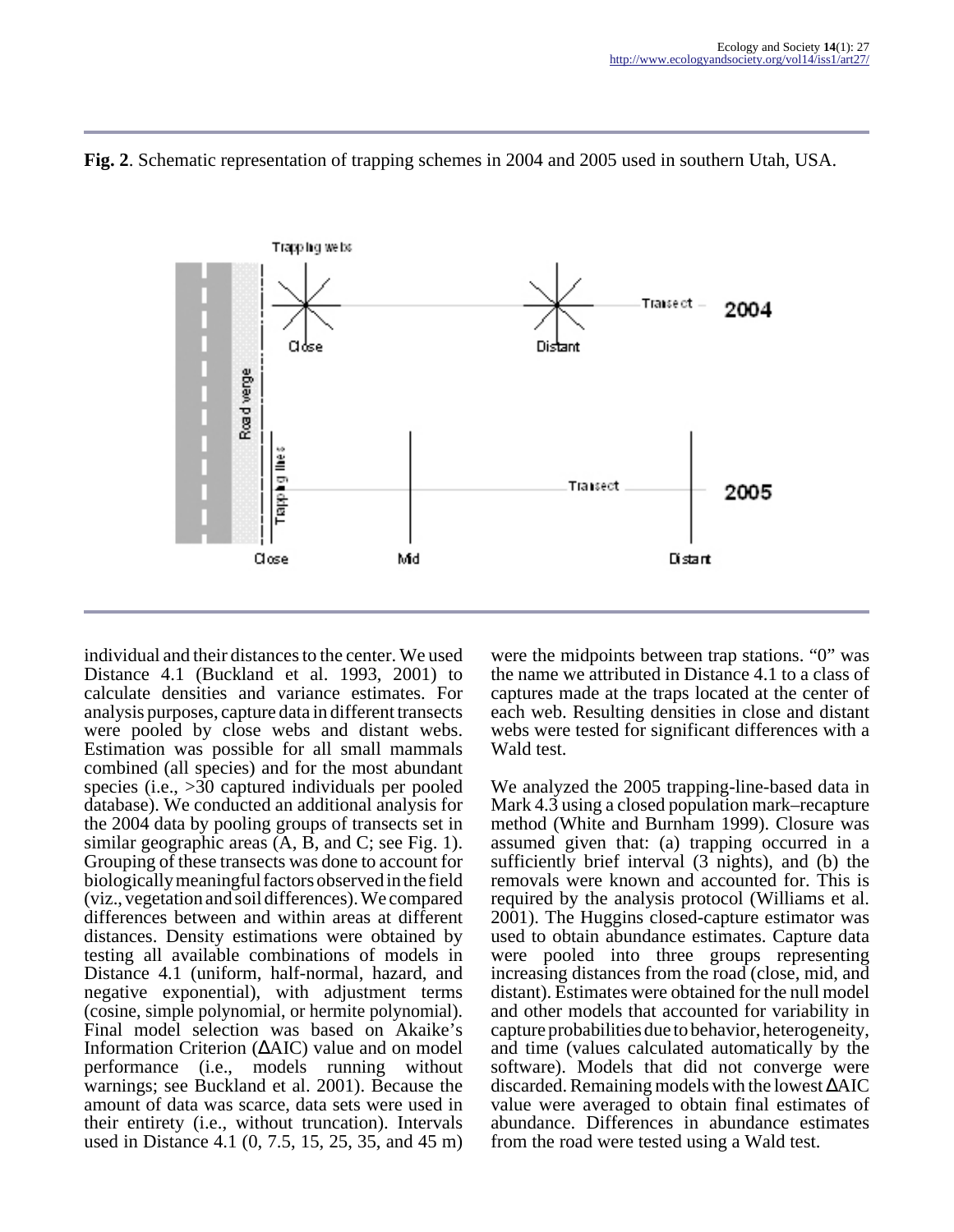### **RESULTS**

#### **Trapping**

Our research involved completing a total of 8406 trap nights (7056 were webs and 1350 were trap lines), during which we captured 478 individual small mammals (420 were webs and 58 were trap lines) comprising 13 species and 11 genera. In 2004, we had 513 captures with 93 recaptures; in 2005, we had 70 captures with 12 recaptures. The species trapped most often were deer mice (*Peromyscus maniculatus*) and great-basin pocket mice (*Perognathus parvus*).

In 2004, we captured a total of 11 species (Table 1). Two of the species (rock squirrel (*Spermophilus variegatus*)and sagebrush vole (*Lemmiscus curtatus*)) were captured only in the webs closer to the road, whereas two other species (pinyon mouse (*Peromyscus truei*) and white-tailed antelope squirrel (*Ammospermophilus leucurus*)) were captured only at sites distant from the road. The remaining seven species were captured at distances both close to and distant from the road. During 2005, we captured a total of seven species (Table 1). Three of the species (desert cottontail (*Sylvilagus audubonii*), jackrabbit (*Lepus californicus*), and desert woodrat (*Neotoma lepida*)) were only caught near the road. The number of species decreased as distances to the road increased. For example, we captured seven species close to the road, four species at mid distances, and three species at transects farthest from the road (Table 1). All species detected at mid and far distances were also present at close distances. Uniquely located species were detected either close to or far from the road.

We noted that some species were detected only in areas with unique microhabitat characteristics. For example, desert woodrats were only captured close to pinyon–juniper habitat or areas with rocky substrate; chisel-toothed kangaroo rats (*Dipodomys microps*) were only detected in the southern portion of the study area near the town of Beaver; cottontail rabbits and jackrabbit juveniles were only detected in road verge habitat; and rock squirrels and sagebrush voles were caught only at higher elevations in a transect with more structurally complex vegetation (Fig. 1, area B). The transect sampled in area B was distinct from the others because of its habitat features (e.g., qualitatively different vegetation and greater abundance of woody debris). It also had a disproportionately high

number of organisms (132 individuals in total, of which the number of removals was 32). Three species were found only here (Fig. 1, area B).

#### **Diversity Analysis**

Results of the Shannon-Wiener diversity index (*H'*) analysis showed different results in diversity according to different sampling years (Table 2). For 2004, the diversity of small mammals was 43.2% higher in areas distant from the road  $(Z = -2.224, P)$  $= 0.026$ ) vs. for 2005, where diversity was 57-87% lower farther from the road (Friedman test  $\chi^2 = 6$ ,  $P = 0.05$ .

#### **Abundance and Density Analysis**

Our analysis of total small-mammal distribution relative to road distance showed different results for different years. In 2004 (Fig. 3), there was no significant difference in densities (number per hectare) at distant vs. closer webs  $(Z = -0.49, P =$ 0.63); however, densities were 28.9% higher at distant webs. In 2005, comparisons between close, mid, and distant webs found lower abundances of small mammals as a group at distant transects (Fig. 3). An 87.3% difference between abundances at close and distant webs was highly significant  $(Z =$ 3.99, *P* < 0.001). The difference between mid and any other distance was non significant, perhaps because the low capture and recapture rates at the mid distance resulted in less precise estimates  $(CV<sub>MID</sub> = 0.84).$ 

Despite the fact that trapping areas were chosen carefully for vegetation consistency, observations in the field suggest that sites may have had relevant differences in microhabitat characteristics. Observed differences (e.g., volcanic rocky substrate, proximity of pinyon–juniper, higher elevation, and a greater amount of woody debris) may have influenced trapping outcomes in some transects (e. g., Fig. 1, area B). For these reasons, we pooled data only from transects with similar characteristics that corresponded to similar geographic areas and compared densities between areas to test whether differences in habitat influenced density (Fig. 4a). Area B had higher densities of organisms both in webs near and farther from the highway than areas A or C. Densities at area B were significantly different from densities at area A (for both close (*Z*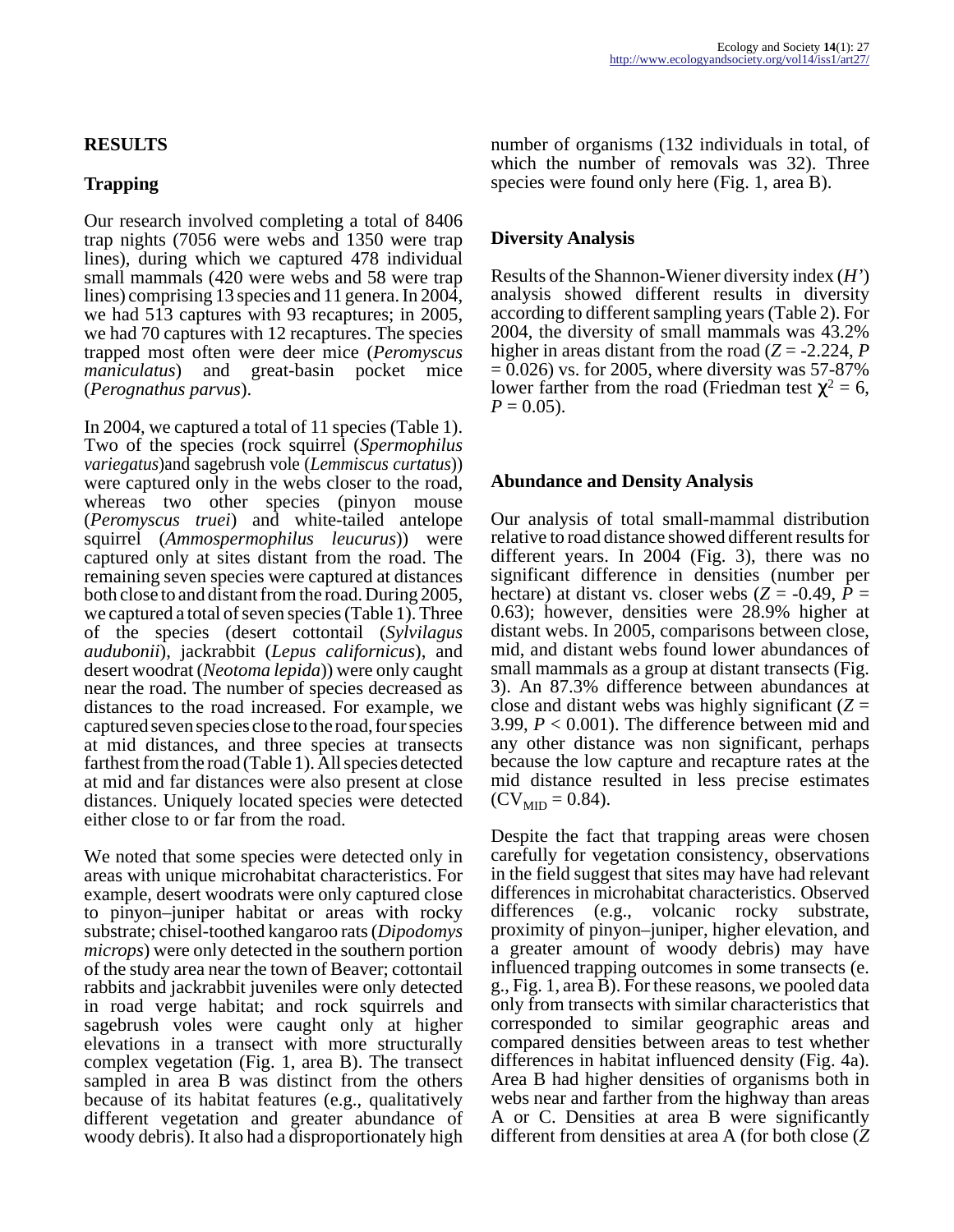| Distance to Road | 2004                                                                                                                                                                                                                                                       | 2005                                                                                                                                                                                        |  |
|------------------|------------------------------------------------------------------------------------------------------------------------------------------------------------------------------------------------------------------------------------------------------------|---------------------------------------------------------------------------------------------------------------------------------------------------------------------------------------------|--|
| <b>CLOSE</b>     | Peromyscus maniculatus (124)<br>Perognathus parvus (39)<br>Tamias minimus (27)<br>Dipodomys microps (5)<br>Rethrodontomys megalotis (4)<br>Peromyscus boylii (3)<br>Neotoma lepida (2)<br>Lemmiscus curtatus $(1)$ *<br>Spermophilus variegatus $(1)$ *    | Perognathus parvus (12)<br>Peromyscus maniculatus (10)<br>Dipodomys microps (8)<br>Tamias minimus (2)<br>Sylvilagus audubonii (2) *<br>Lepus californicus $(1)$ *<br>Neotoma lepida $(1)$ * |  |
| <b>MID</b>       |                                                                                                                                                                                                                                                            | Dipodomys microps (11)<br>Perognathus parvus (4)<br>Peromyscus maniculatus (1)<br>Tamias minimus(1)                                                                                         |  |
| <b>DISTANT</b>   | Peromyscus maniculatus (120)<br>Perognathus parvus (54)<br>Tamias minimus (18)<br>Peromyscus boylii (11)<br>Ammospermophilus leucurus (4) *<br>Rethrodontomys megalotis (3)<br>Peromyscus truei $(2)$ *<br>Neotoma lepida (1)<br>$Dipodomys$ microps $(1)$ | Dipodomys microps (2)<br><i>Perognathus parvus</i> (2)<br>Peromyscus maniculatus (1)                                                                                                        |  |

**Table 1.** Species detected at different distances from the I-15 in 2004 and 2005 in southern Utah, USA; number of individual captures of each species.

 $*$  = species caught only at these distances

 $= -2.15$ ,  $P = 0.03$ ) and distant webs ( $Z = -3.07$ ,  $P =$ 0.002)) and area C (for both close  $(Z = -2.84, P =$ 0.004) and distant webs  $(Z = -2.97, P = 0.003)$ . These results show that area B was significantly different from the remaining areas in terms of density of small mammals. When we compared close and distant abundances of all organisms within each of the geographic areas, we found no significant differences ( $Z_{Area A} = 1.33, P = 0.18; Z$  $A_{\text{Area B}} = -1.61, P = 0.11; Z_{\text{Area C}} = -1.12, P = 0.26.$ Even for the most frequently caught individual species (Fig. 4b), we were unable to reject the null hypothesis, indicating no significant differences in densities between close and distant trapping sites for either species (*Peromyscus maniculatus Z* = -1.06, *P* = 0.29; *Perognathus parvus Z* = 0.71, *P*  $= 0.48$ ). However, there appear to be speciesspecific results for these two species: *Peromyscus maniculatus* density was 100.6% higher at distant

webs whereas *Perognathus parvus* density was 31.8% lower.

#### **DISCUSSION AND CONCLUSIONS**

The main objective of this study was to detect whether there was a road-zone effect on communities of small mammals that would be reflected in species abundances or density. The null hypothesis was that abundance and density would not vary significantly at increasing distances from the road. We did, however, expect that there would be species-specific differences (Jaeger et al. 2005). Any measureable differences were expected to be consistent over the time period of the study. Our results showed no clear road-zone effects on the community of small mammals over time. However,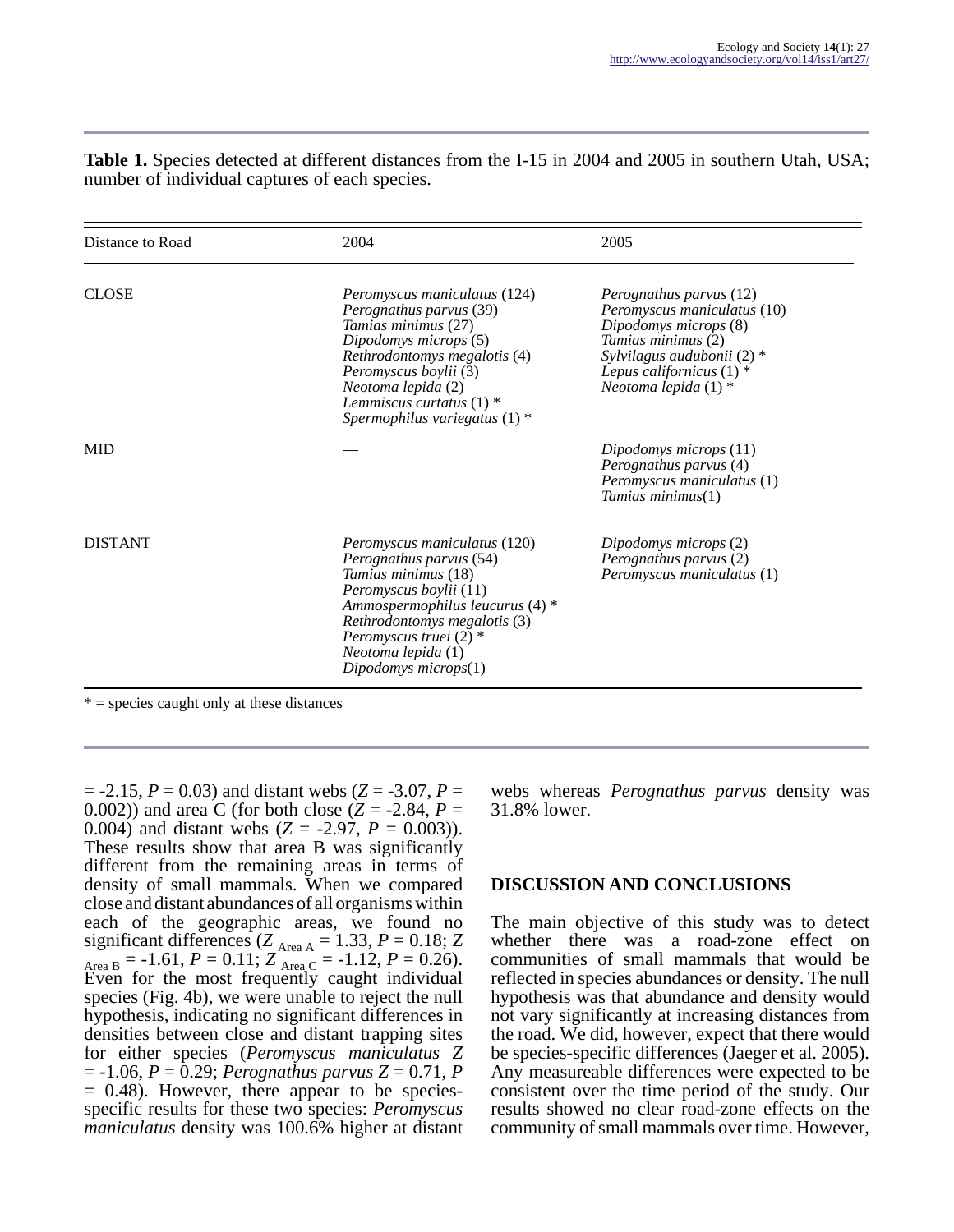| Year | Comparison                    | Trend in Diversity | Difference between<br>H Estimates $(\%)$ | Significance |
|------|-------------------------------|--------------------|------------------------------------------|--------------|
| 2004 | $H_{close}$ vs. $H_{distant}$ | Distance > Close   | 43.2%                                    | ∗            |
|      | $H_{close}$ vs. $H_{mid}$     | Close > Mid        | 57.3%                                    | *            |
|      | $H_{close}$ vs. $H_{distant}$ | Close > Distant    | 87.2%                                    | *            |
|      | $H_{mid}$ vs. $H_{distant}$   | $Mid$ $>$ Distant  | 70.1%                                    | <b>NS</b>    |

**Table 2.** Changes in small-mammal diversity H' (Shannon-Wiener index) in 2004 and 2005 at different distances from the I-15 in southern Utah, USA.

\* differences significant at  $P < 0.05$ ;

 $NS = not significant$ 

we did note that there were two species each that were found only at close (rock squirrel and sagebrush vole) or far (pinyon mouse and whitetailed antelope squirrel) distances from the road. Translocation studies and additional trapping over a period of years are needed to demonstrate whether these patterns are persistent. For several species found both close and far from the road, our results suggest that it would take more time to demonstrate whether a road-zone effect (i.e., higher or lower densities and abundances) exists. Clearly, the species we caught were reacting in a speciesspecific manner. We are aware that differences in sampling methods could also have influenced our results; not necessarily because of their statistical properties, but perhaps more significantly because of the nature of their geometry relative to the road edge. Transects that parallel the road are more likely to capture more of the species present than are circular trapping webs where the edge only comes close to the road. As Elphick (2008) argued: "How you count counts."

Of the species we captured near the road (Table 1), only *Lemmiscus curtatus, Spermophilus variegatus, Sylvilagus audubonii*, and *Lepus californicus* were not found at sites far from the road. However, our observations as we walked through the study site suggested that at least *Sylvilagus audubonii* and *Lepus californicus* can be expected to occur almost anywhere in the area. What this suggests is that most of the species captured near the road are native to the area.

The yearly differences in abundance and diversity suggest that other variables may have been influencing these patterns. Variation in precipitation volume is known to influence small-mammal life cycles in desert ecosystems (Beatley 1969); however, precipitation did not differ significantly between our sampling years. A severe multi-year drought period in Utah ended in 2004. It is possible that the precipitation during that year was readily absorbed by the dried soils with little runoff; 2005 was a wetter year and precipitation appeared to result in greener road verges. That higher diversity and abundance of small mammals were observed near the road in 2005 may be coincidental. Determining causality is not possible. The possible interaction between roads, precipitation, smallmammal abundance, and diversity patterns needs further testing. Microhabitat differences could have influenced organism abundances; however, our observations are qualitative and we cannot provide a definitive answer.

Although we captured only a few species, the species accumulation curve for 2005 (Appendix 1) suggests that we captured most of the species present in the area. Nonetheless, we suggest that further studies might consider trapping for a 5-night interval using live traps of suitable sizes. Increased sampling sites, although very time consuming to run, would appear to give a better estimation of the variability in species captures as well as differences in locations, especially if run for several years. Small-mammal populations can be notoriously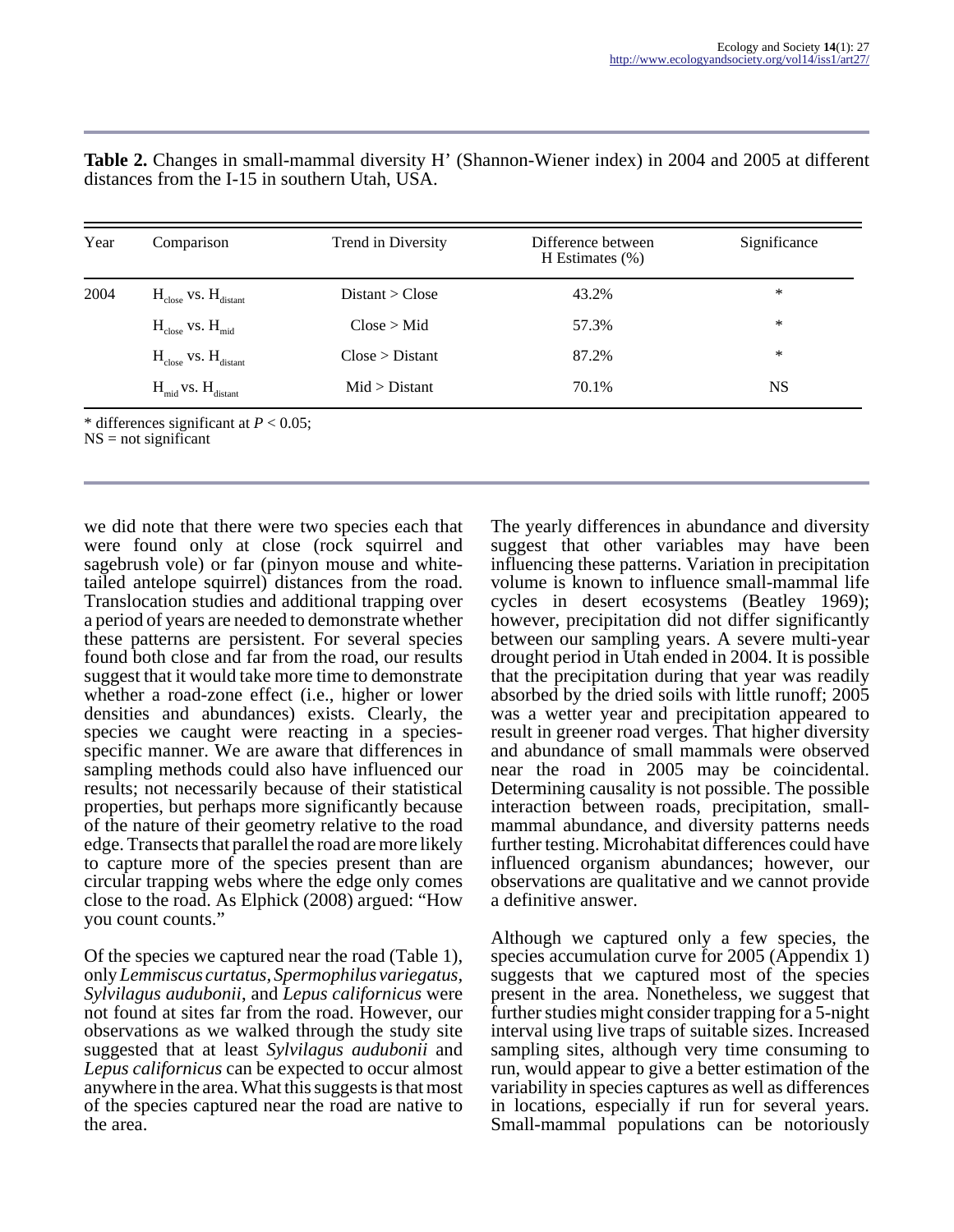**Figure 3.** Density and abundance estimates of small mammals (95% confidence intervals) at different distances from the I-15 in southern Utah, USA, in: (a) 2004 and (b) 2005.

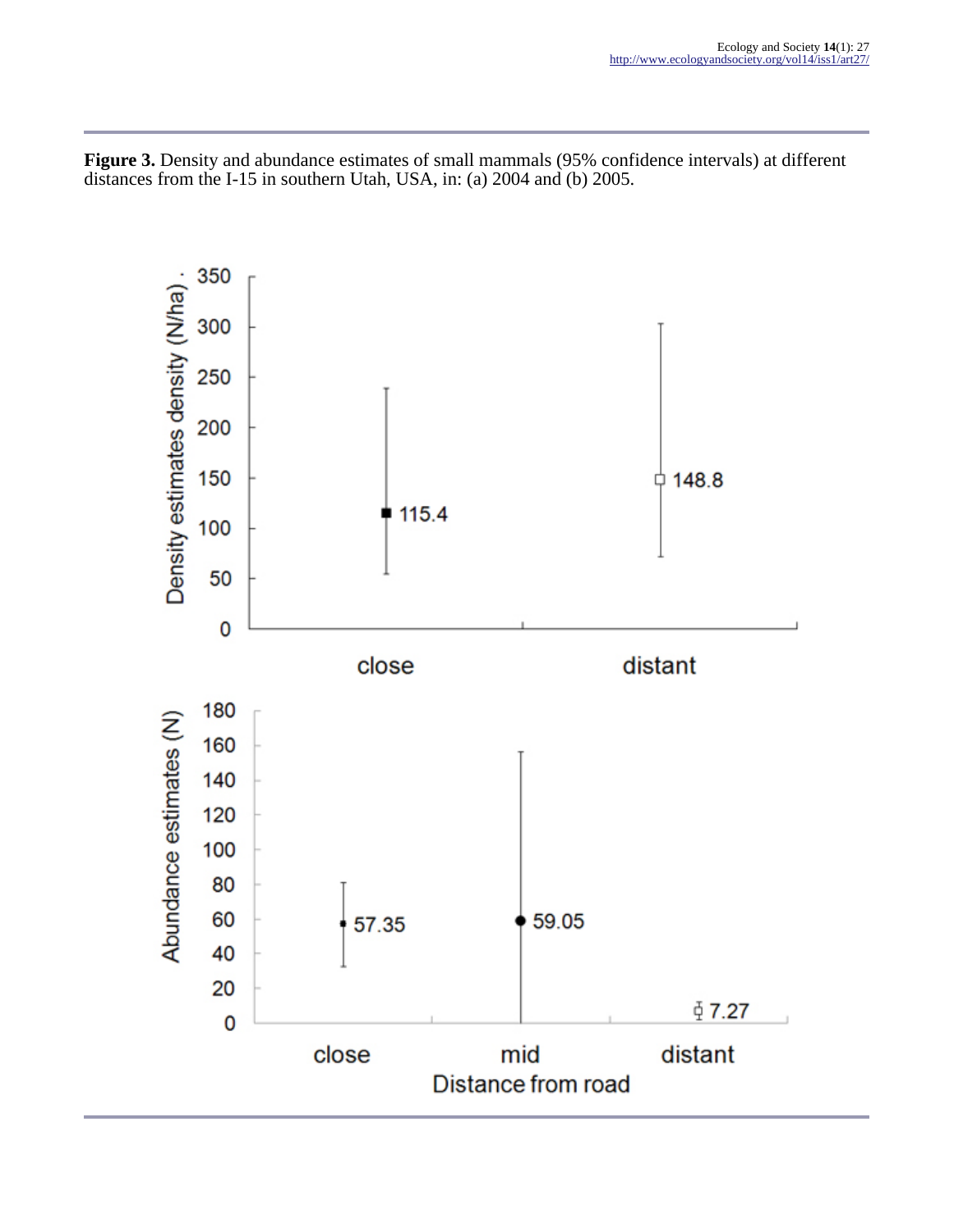**Figure 4.** (a) Density estimates of small mammals (95% confidence intervals) in 2004 at different distances from the I-15 in three distinct geographic areas (A, B, C); (b) Density estimates of *Peromyscus maniculatus* and *Perognathus parvus* (95% confidence intervals) in 2004 at different distances from the I-15, southern Utah, USA.

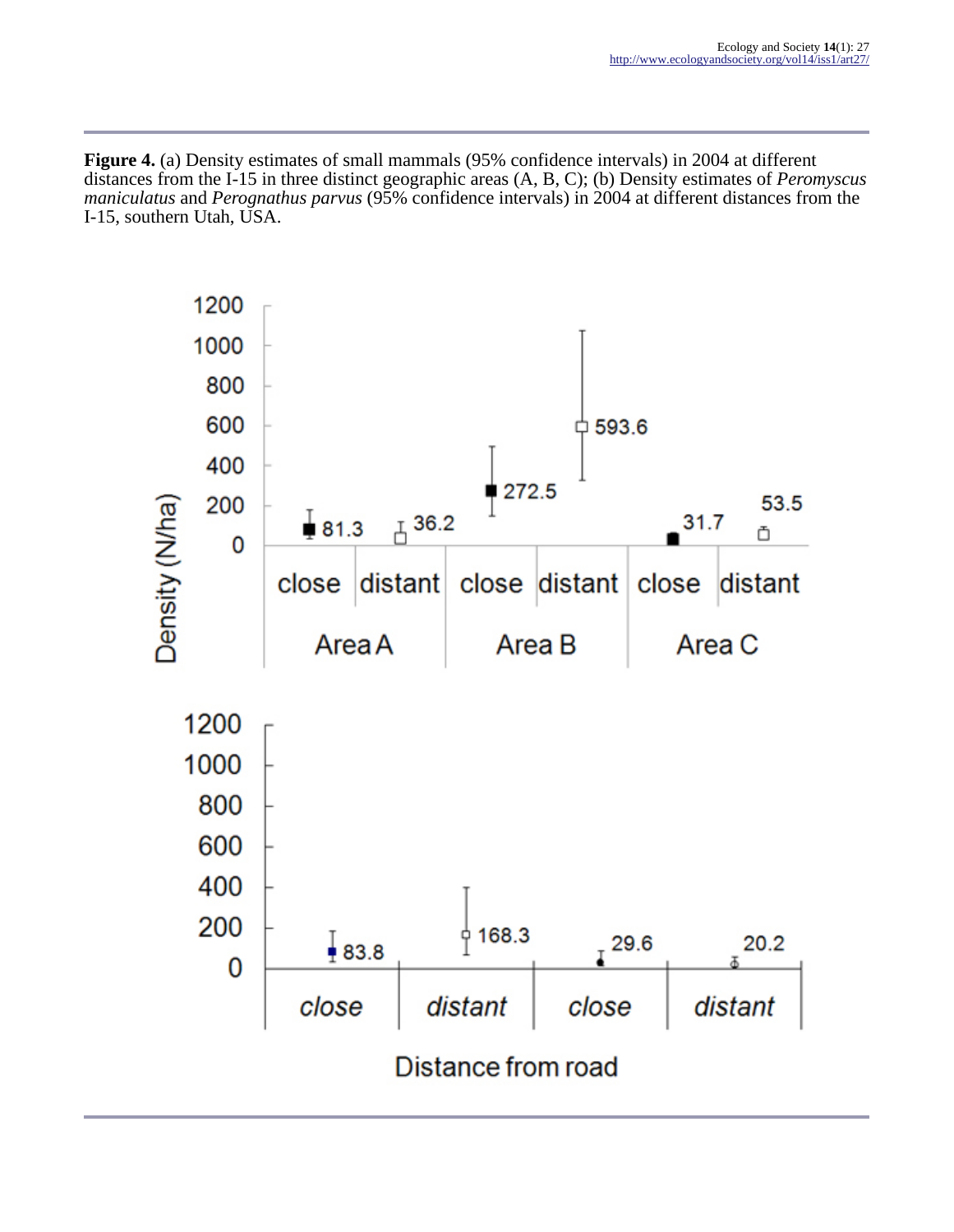dynamic and capturing the nature of the dynamic would appear to be quite time consuming. We think that well-designed transplant experiments of small mammals in relation to the road would aid in our understanding. Obviously, controlling for microhabitat structure is important, especially in dry areas. Small mammals are known to respond strongly to plantcommunity structure. This may prove to be an especially difficult task in arid communities, where plant structure is heavily related to rainfall.

The use of trap type (lethal vs. live) is controversial. Most have eschewed the use of snap traps, and perhaps rightly so. But a problem arises with species that may be normally trap shy. How does one go about capturing reputedly trap-shy animals? This question is a moral and ethical one for many scientists, and a source for dialog. We suggest that one approach is to list those species expected or shown to be trap shy and then conduct experiments in field enclosures with a known number of each species (itself a significant task) to see how effective live trapping is with these reputedly trap-shy species. We are unfamiliar with any existing study in this area, although some work may have been done in this regard.

Assessing whether road effects are present in smallmammal communities is a non-trivial exercise and one that is set in a much broader landscape context. Do the animals avoid the road surface itself or the traffic? Are there threshold effects? For example, are lower traffic volumes more conducive to road crossing (and possibly, mortality) than higher traffic volumes? Which species appear to be positively rather than negatively influenced by roads? How does the scientist interpret results when a significant number of individuals within a species respond differently? What is the decision rule? Can we even speak of a group response (e.g., "small mammals") when results from several studies show speciesspecific responses? If we find that our results are totally mixed, what are the implications for interpreting the environmental impacts? What recommendations can the scientist make for decision making and mitigation? Are impacts on a few (but not all) species sufficient for a proposed mitigation? These are questions that road ecologists do not appear to have settled among themselves, and yet, some consensus would appear to be necessary. An even broader and more difficult question is: "how do human-altered landscapes change animal movement patterns?" (Fahrig 2007). This concern broadens the scope from roads to changes in the

patterns and processes of altered landscapes. We believe this is where the most serious effects will be found.

# **CAVEAT**

According to van Horne (1983), survival is a more reliable indicator of habitat quality than numbers or abundance. Therefore, studies on small-mammal survival at increasing distances from roads could provide a more reliable measure of the real impact of roads (although measuring fitness and survival is a much more onerous task than just counting animals). Additionally, conclusions tend to be biased toward abundant species due to the difficulty of using statistical analysis with low abundances. This compromises the understanding of road effects on rare and probably more sensitive species.

*Responses to this article can be read online at: [http://www](http://www.ecologyandsociety.org/vol14/iss1/art27/responses/).ecologyandsociety.org/vol14/iss1/art27/ responses/*

### **Acknowledgments:**

*We thank the Utah Department of Transportation, the Utah Division of Wildlife Resources, and the Bureau of Land Management for the funding provided for this research. Many thanks go to C. Boal, M. Conner, R. Cutler, S. Durham, P. Cramer, C. Kassar, and D. Ferreira. Three anonymous reviewers as well as the subject editor made valuable and significant comments. We thank them for their comments and close reading of the manuscript.*

### **LITERATURE CITED**

**Adams, L. W.** 1984. Small mammal use of an interstate highway median strip. *Journal of Applied Ecology* **21**:175–178.

**Adams, L. W., and A. D. Geis.** 1983. Effects of roads on small mammals. *Journal of Applied Ecology* **20**:403–415.

**Anderson, D. R., K. P. Burnham, G. C. White, and D. L. Otis.** 1983. Density estimation of small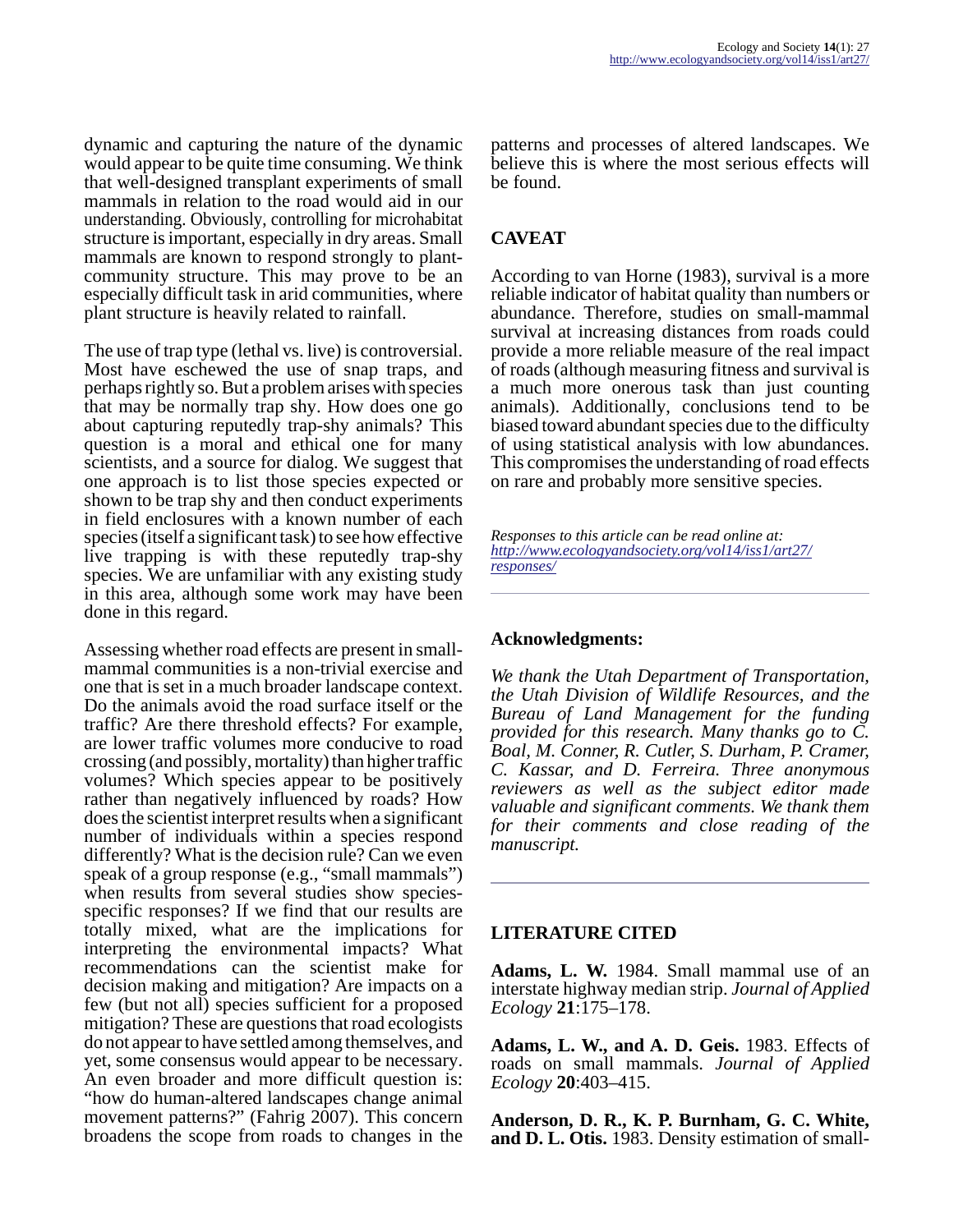mammal populations using a trapping web and distance sampling methods. *Ecology* **64**:674–680.

**Ashley, P. E., and J. T. Robinson.** 1996. Road mortality of amphibians, reptiles and other wildlife on the Long Point causeway, Lake Erie, Ontario. *The Canadian Field Naturalist* **110**:403–412.

**Barosh, P. J.** 1960. Beaver lake mountains, Beaver County, Utah. Their geology and ore deposits. Utah Geological and Mineralogical Survey. *University of Utah Bulletin* **68**.

**Beatley, J. C.** 1969. Dependence of desert rodents on winter annuals and precipitation. *Ecology* **50**:721–724.

**Begon, M., C. R. Townsend, and J. L. Harper.** 2006. *Ecology: from individuals to ecosystems.* Fourth edition. Blackwell, Oxford, UK.

**Bellamy, P. E., R. F. Shore, D. Ardeshir, J. R. Treweek, and T. H. Sparks.** 2000. Road verges as habitat for small mammals in Britain. *Mammal Review* **30**:131–139.

**Benedict, R. A., and M. C. Billeter.** 2004. Discarded bottles as a cause of mortality in small vertebrates. *Southeastern Naturalist* **3**:371–377.

**Bennett, A. F.** 1988. Roadside vegetation: a habitat for mammals at Naringal, southwestern Victoria. *The Victorian Naturalist* **105**:106–113.

**Bissonette, J. A.** 2002. Scaling roads and wildlife: the Cinderella principle. *Zeitschrift für Jagdwissenschaft* **48**:208–214.

**Buckland, S. T., D. R. Anderson, K. P. Burnham, and J. L. Laake.** 1993. *Distance sampling: estimating abundance of biological populations.* Chapman and Hall, London, UK.

**Buckland, S. T., D. R. Anderson, K. P. Burnham, J. L. Laake, D. L. Borchers, and L. Thomas.** 2001. *Introduction to distance sampling.* Oxford University Press, London, UK.

**Chronic, H.** 1990. *Roadside geology of Utah.* Second edition. Mountain Press, Missoula, Montana, USA.

**Cronquist, A.** 1978. The biota of the Intermountain Region in geohistorical context. *In* Intermountain biogeography: a symposium. *Great Basin Naturalist Memoirs* **2**.

**Department of Natural Resources.** 1978. *Hydrology of the Beaver Valley area, Beaver County, Utah, with emphasis on ground water.* Technical Publications Department of Natural Resources, Salt Lake City, Utah, USA.

**Douglass, R. J.** 1977. Effects of a winter road on small mammals. *Journal of Applied Ecology* **14**:827–834.

**Durrant, S. D.** 1952. *Mammals of Utah— taxonomy and distribution.* Museum of Natural History. University of Kansas Press, Lawrence, Kansas, USA.

**Elphick, C. S.** 2008. How you count counts: the importance of methods research in applied ecology. *Journal of Applied Ecology* **45**:1313–1320.

**Fahrig, L.** 2007. Non-optimal animal movement in human-altered landscapes. *Functional Ecology* **21**:1003–1017.

**Fahrig, L., J. H. Pedlar, S. E. Pope, P. D.Taylor, and J. F. Wegner.** 1995. Effects of road traffic on amphibian density. *Biological Conservation* **75**:177–182.

**Forman, R. T. T.** 2000. Estimate of the area affected ecologically by the road system in the United States. *Conservation Biology* **14**:31–35.

**Forman, R. T. T., and L. E. Alexander.** 1998. Roads and their major ecological effects. *Annual Review of Ecology and Systematics* **29**:207–231.

**Forman, R. T. T., and R. D. Deblinger.** 2000. The ecological road-effect zone of a Massachusetts (USA) suburban highway. *Conservation Biology* **14**:36–46.

**Forman, R. T. T., D. Sperling, J. A. Bissonette, A. P Clevenger, C. D. Cutshall, V. H. Dale, L. Fahrig, R. France, C. R. Goldman, K. Heanue, J. A. Jones, F. J. Swanson, T. Turrentine, and T. C. Winter.** 2003. *Road ecology: science and solutions.* Island Press, Washington, D.C., USA.

**Garland, T. J., and W. G. Bradley.** 1984. Effects of a highway on Mojave Desert rodent populations. *American Midland Naturalist* **111**:47–56.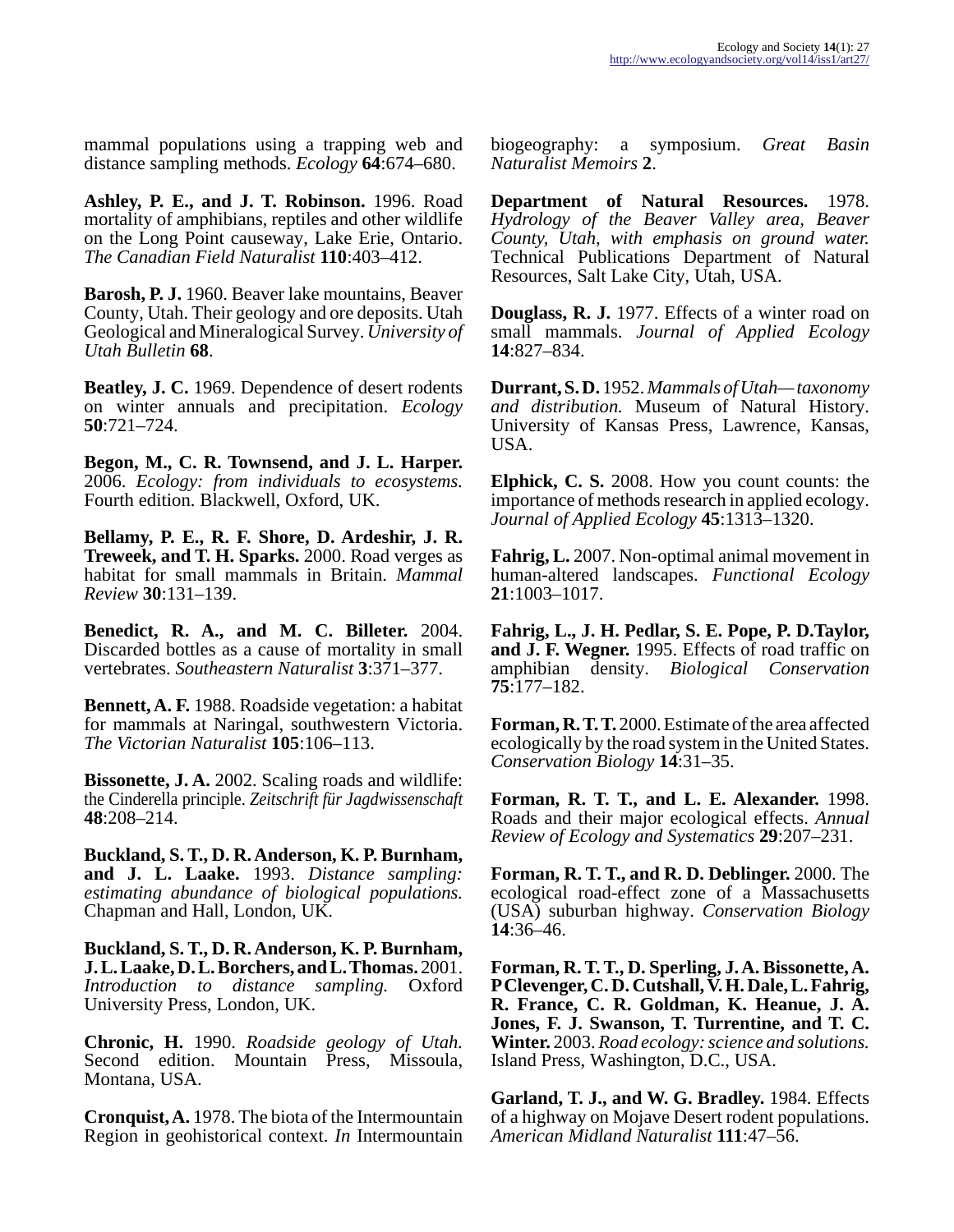**Gerlach, G., and K. Musolf.** 2000. Fragmentation of landscape as a cause for genetic subdivision in bank voles. *Conservation Biology* **14**:1066–1074.

**Getz, L. L., F. R. Cole, and D. L. Gates.** 1978. Interstate roadsides as dispersal routes for *Microtus pennsylvanicus*. *Journal of Mammalogy* **59**:208– 212.

**Goosem, M.** 2000. Effects of tropical rainforest roads on small mammals: edge changes in<br>community composition. Wildlife Research community composition. *Wildlife Research* **27**:151–163.

**———.** 2002. Effects of tropical rainforest roads on small mammals: fragmentation, edge effects and traffic disturbance. *Wildlife Research* **29**:277–289.

**Jaeger, J. A. G., J. Bowman, J. Brennan, L. Fahrig, D. Bert, J. Bouchard, N. Charbonneau, K. Frank, B. Gruber, and K. T. von Toschanowitz.** 2005. Predicting when animal populations are at risk from roads: an interactive model of road avoidance behavior. *Ecological Modelling* **185**:329–348.

**Jaeger, J. A. G., and L. Fahrig.** 2004. Effects of road fencing on population persistence. *Conservation Biology* **18**:1651–1657.

**Jefferies, D. J., and M. C. French.** 1972. Lead concentrations in small mammals trapped on roadside verges and field sites. *Environmental Pollution* **3**:147–156.

**Mader, H. J.** 1984. Animal habitat isolation by roads and agricultural fields. *Biological Conservation* **29**:81–96.

**Mallick, S. A., G. H. Hocking, and M. M. Driessen.** 1998. Road-kills of the eastern barred bandicoot (*Perameles gunnii*) in Tasmania: an index of abundance. *Wildlife Research* **25**:139–145.

**McGregor, R. L., D. J. Bender, and L. Fahrig.** 2008. Do small mammals avoid roads because of the traffic? *Journal of Applied Ecology* **45**:117–123.

**McKelvey, K. S., and D. E. Pearson.** 2001. Population estimation with sparse data: the role of estimators versus indices revisited. *Canadian Journal of Zoology* **79**:1754–1765.

**Merriam, G., M. Kozakiewicz, E. Tsuchiya, and**

**K. Hawley.** 1989. Barriers as boundaries for metapopulations and demes of *Peromyscus leucopus* in farm landscapes. *Landscape Ecology* **2**:227–235.

**Meunier, F. D., J. Corbin, C. Verheyden, and P. Jouventin.** 1999. Effects of landscape type and extensive management on use of motorway roadsides by small mammals. *Canadian Journal of Zoology* **77**:108–117.

**Nowak, R. M., and J. L. Paradiso.** 1983. *Walker's mammals of the world.* Johns Hopkins University Press, Baltimore, Maryland, USA and London, UK.

**Oxley, D. J., M. B. Fenton, and G. R. Carmody.** 1974. The effects of roads on populations of small mammals. *Journal of Applied Ecology* **11**:51–59.

**Quarles, H. D. III, R. B. Hanawalt, and W. E. Odum.** 1974. Lead in small mammals, plants, and soil at varying distances from a highway. *Journal of Applied Ecology* **11**:937–949.

**Reijnen, R., R. Foppen, C. T. Braak, and J. Thissen.** 1995. The effects of car traffic on breeding bird populations in woodland. III. Reduction of density in relation to the proximity of main roads. *Journal of Applied Ecology* **32**:187–202.

**Riitters, K. H., and J. D. Wickham.** 2003. How far to the nearest road? *Frontiers in Ecology and Environment* **1**:125–129.

**Roedenbeck, I. A., L. Fahrig, C. S. Findlay, J. E. Houlahan, J. A. G. Jaeger, N. Klar, S. Kramer-Schadt, and E. A. van der Grift.** 2007. The Rauischholzhausen agenda for road ecology. *Ecology and Society* **12**(1): 11. [online] URL: [http:](http://www.ecologyandsociety.org/vol12/iss1/art11/) [//www.ecologyandsociety.org/vol12/iss1/art11/.](http://www.ecologyandsociety.org/vol12/iss1/art11/)

**Row, J. R., G. Blouin-Demers, and P. J. Weatherhead.** 2007. Demographic effects of road mortality in black ratsnakes (*Elaphe obsoleta*). *Biological Conservation* **137**:117–124.

**Shine, R., M. Lemaster, M. Wall, T. Langkilde, and R. Mason.** 2004. Why did the snake cross the road? Effects of roads on movement and location of mates by garter snakes (*Thamnophis sirtalis parietalis*). *Ecology and Society* **9**(1): 9. [online] URL: [http://www.ecologyandsociety.org/vol9/iss1/](http://www.ecologyandsociety.org/vol9/iss1/art9/) [art9/.](http://www.ecologyandsociety.org/vol9/iss1/art9/)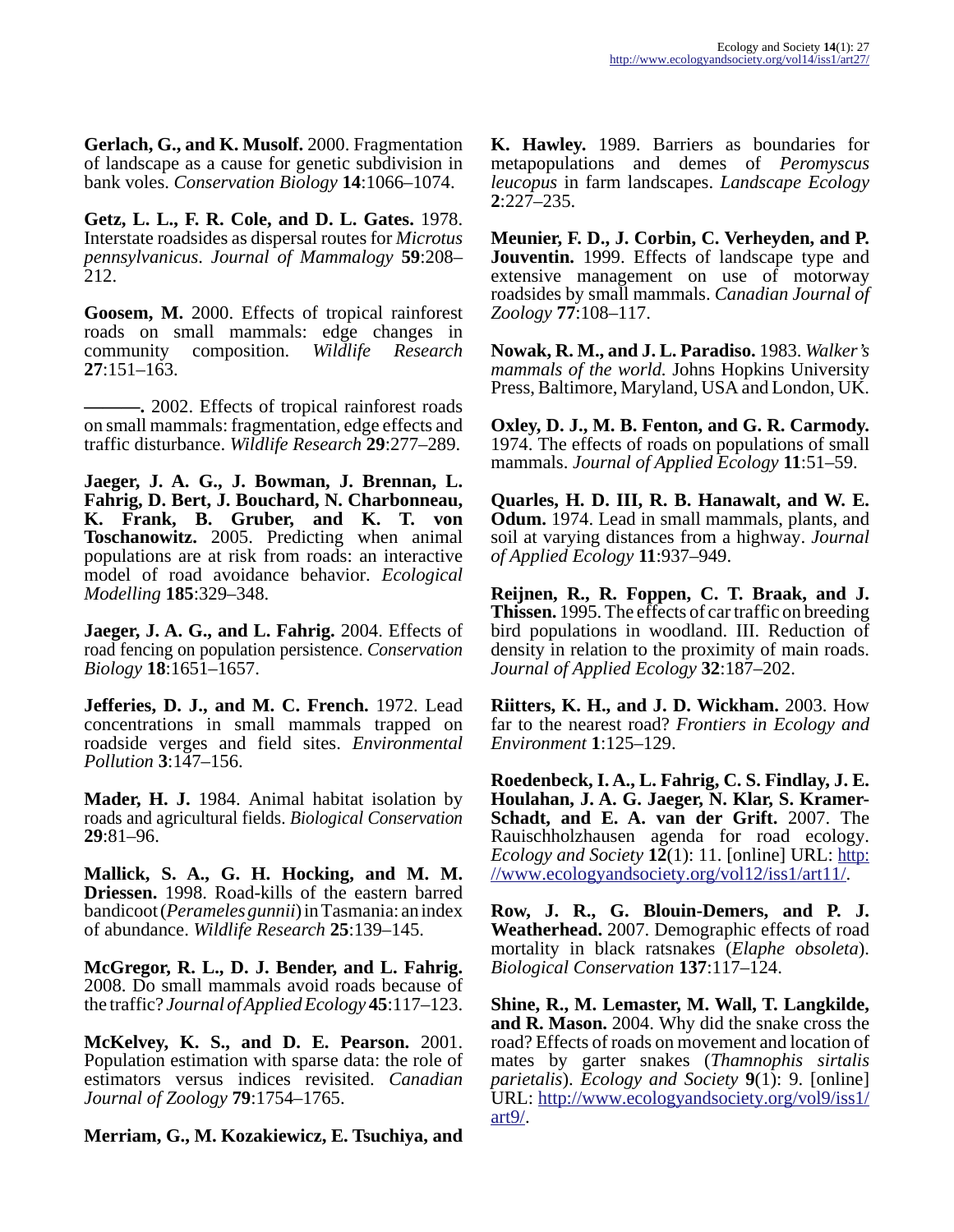**Sprent, P.** 1989. *Applied nonparametric statistical methods.* First edition. Chapman and Hall, London, UK.

**Steele, B., R. Bayn, Jr., and V. C. Grant.** 1984. Environmental monitoring using populations of birds and small mammals: analyses of sampling effort. *Biological Conservation* **30**:157–172.

**Swihart, R. K., and N. A. Slade.** 1984. Road crossing in *Sigmodon hispidus* and *Microtus ochrogaster*. *Journal of Mammalogy* **65**:357–360.

**Swihart, R. K., and N. A. Slade.** 1990. Long-term dynamics of an early successional small mammal community. *American Midland Naturalist* **123**:372– 382.

**Trombulak, S. C., and C. A. Frissell.** 2000. Review of ecological effects of roads on terrestrial and aquatic communities. *Conservation Biology* **14**:18– 30.

**Tyser, R. W., and C. A. Worley.** 1992. Alien flora in grasslands adjacent to road and trail corridors in Glacier National Park, Montana (USA). *Conservation Biology* **6**:253–262.

**Underhill, J. E., and P. G. Angold.** 2000. Effects of roads on wildlife in an intensively modified landscape. *Environmental Reviews* **8**:21–39.

**van Horne, B.** 1983. Density as a misleading indicator of habitat quality. *Journal of Wildlife Management* **47**:893–901.

**Vermeulen, H. J. W., and P. F. M. Opdam.** 1995. Effectiveness of roadside verges as dispersal corridors for small ground-dwelling animals: a simulation study. *Landscape and Urban Planning* **31**:233–248.

**White, G. C., and K. P. Burnham.** 1999. Program MARK: survival estimation from populations of marked animals. *Bird Study* **46**:120–138.

**Wilkins, K. T., and D. J. Schmidly.** 1980. Highway mortality of vertebrates in southeastern Texas. *Texas Journal of Science* **32**:343–350.

**Williams, B. K., J. D. Nichols, and M. J. Conroy.** 2001. *Analysis and management of animal populations.* Academic Press, San Diego, California, USA.

**Williamson, P., and P. R. Evans.** 1972. Lead: levels in roadside invertebrates and small mammals. *Bulletin of Environmental Contamination and Toxicology* **8**:280–288.

**Zar, J. H.** 1996. *Biostatistical analysis.* Third edition. Prentice Hall, Upper Saddle River, New Jersey, USA.

**Zeveloff, S. L., and F. R. Collet.** 1988. *Mammals of the Intermountain West.* University of Utah Press, Salt Lake City, Utah, USA.